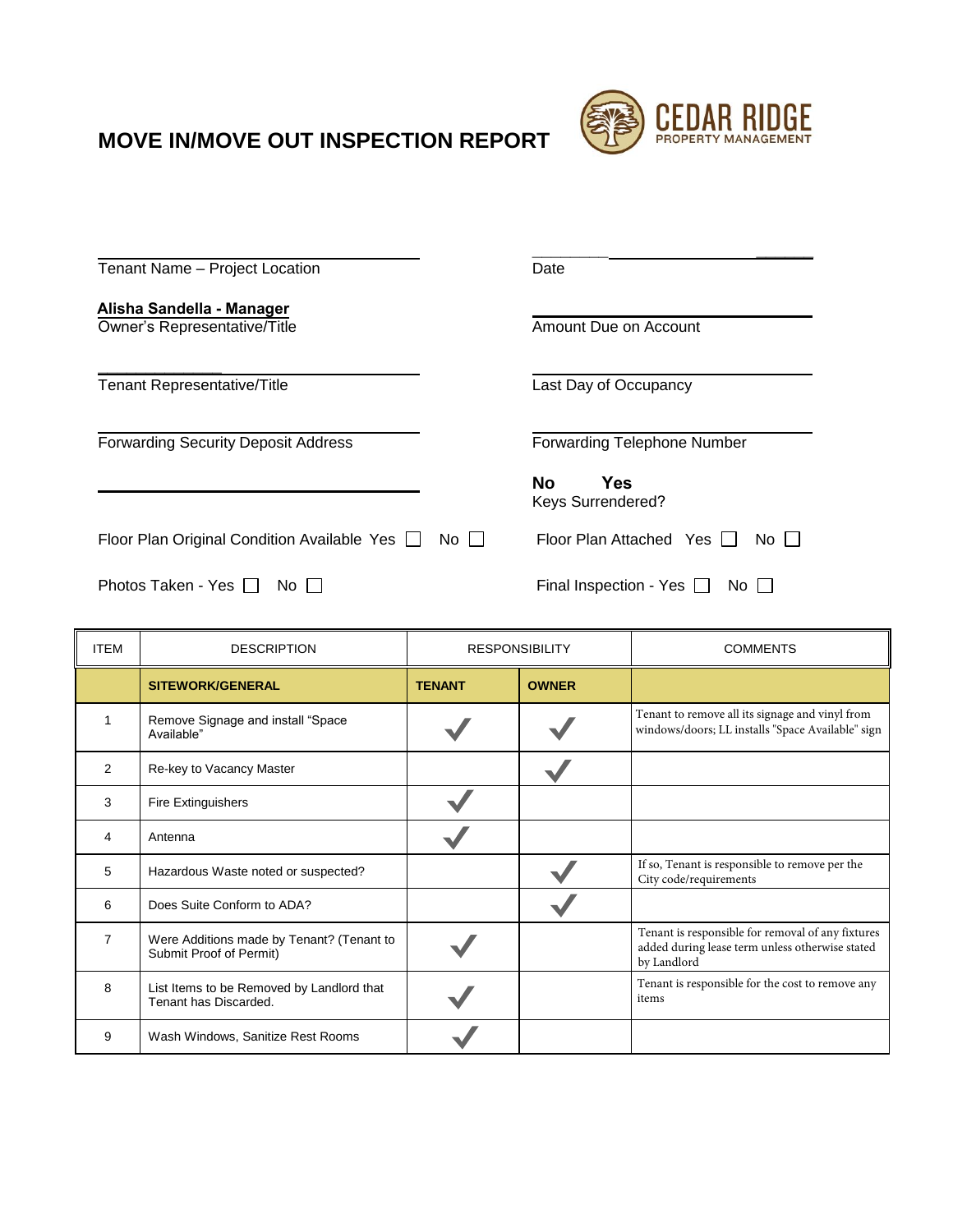|                | <b>SITEWORK/GENERAL (continued)</b>                                | <b>TENANT</b> | <b>OWNER</b> |                                                                                               |
|----------------|--------------------------------------------------------------------|---------------|--------------|-----------------------------------------------------------------------------------------------|
| 10             | Ensure Utilities are on and in Owner's Name                        |               |              | Gas ____ Electric ___ Water ___                                                               |
| 11             | Landscape Quality                                                  |               |              |                                                                                               |
| 12             | Areas where Current or Previous Moisture<br>Intrusion has Occurred |               |              |                                                                                               |
| 13             | Microbial Growth Observed (Where?)                                 |               |              |                                                                                               |
| 14             | Miscellaneous/Other                                                |               |              |                                                                                               |
|                | <b>OFFICE AREA</b>                                                 | <b>TENANT</b> | <b>OWNER</b> |                                                                                               |
| $\mathbf{1}$   | Millwork/Cabinets                                                  |               |              |                                                                                               |
| 2              | Doors - Entrance Interior                                          |               |              |                                                                                               |
| 3              | Storefront                                                         |               |              |                                                                                               |
| 4              | Hardware                                                           |               |              |                                                                                               |
| 5              | Glazing                                                            |               |              | Tinting ____ Remove labels ____ Replace<br>Glass_                                             |
| 6              | Misc. Doors/Windows                                                |               |              |                                                                                               |
| $\overline{7}$ | Drywall (Walls, Ceilings)                                          |               |              |                                                                                               |
| 8              | <b>Acoustical Ceiling</b>                                          |               |              | Notice any staining ___ Replace Tile ___<br>Repair Grid __ Clean __ Paint___                  |
| 9              | <b>Special Ceilings</b>                                            |               |              |                                                                                               |
| 10             | Resilient Flooring & Base                                          |               |              |                                                                                               |
| 11             | Carpet                                                             |               |              |                                                                                               |
| 12             | Painting                                                           |               |              |                                                                                               |
| 13             | <b>Special Finishes</b>                                            |               |              |                                                                                               |
| 14             | Window Treatment                                                   |               |              | Replace ___ Clean ___ Repair ___                                                              |
| 15             | Fire Protection                                                    |               |              |                                                                                               |
| 16             | <b>HVAC/Controls</b>                                               |               |              |                                                                                               |
| 17             | Electrical                                                         |               |              | Replace: Lenses __ Fixtures __ Bulbs<br>Strike Plates & Devices __ Remove<br>exposed wires___ |
| 18             | Security                                                           |               |              | Existing equipment to remain __ Be<br>removed ___                                             |
| 19             | Telephone                                                          |               |              |                                                                                               |
| 20             | Miscellaneous/Other                                                |               |              | Tenant must broom sweep entire area                                                           |
|                |                                                                    |               |              |                                                                                               |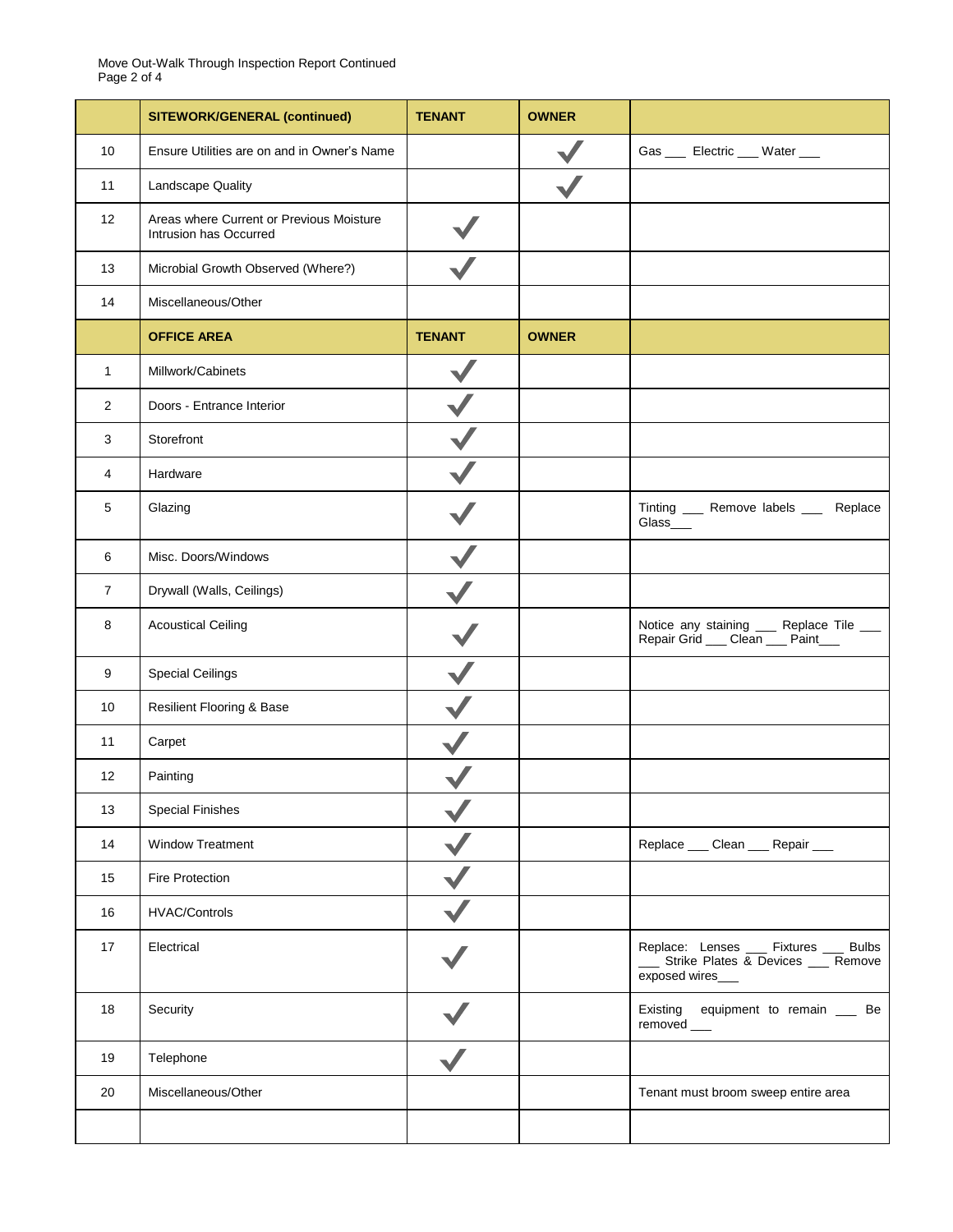Move Out-Walk Through Inspection Report Continued Page 3 of 4

|                | <b>REST ROOMS AND KITCHENS</b>                                                             | <b>TENANT</b> | <b>OWNER</b> |  |
|----------------|--------------------------------------------------------------------------------------------|---------------|--------------|--|
| $\mathbf{1}$   | Millwork/Cabinets                                                                          |               |              |  |
| 2              | Caulking & Sealing                                                                         |               |              |  |
| 3              | Doors                                                                                      |               |              |  |
| 4              | Hardware                                                                                   |               |              |  |
| 5              | Mirrors                                                                                    |               |              |  |
| 6              | Drywall (Walls, Ceilings)                                                                  |               |              |  |
| $\overline{7}$ | <b>Acoustical Ceiling</b>                                                                  |               |              |  |
| 8              | Resilient Flooring & Base                                                                  |               |              |  |
| 9              | Misc. Floor Treatment                                                                      |               |              |  |
| 10             | Painting                                                                                   |               |              |  |
| 11             | <b>Special Finishes</b>                                                                    |               |              |  |
| 12             | <b>Toilet Compartments</b>                                                                 |               |              |  |
| 13             | Louvers and Vents                                                                          |               |              |  |
| 14             | <b>Toilet Accessories</b>                                                                  |               |              |  |
| 15             | Residential Equipment                                                                      |               |              |  |
| 16             | Plumbing:<br>Hot water Heater<br>Sink/Lavatory<br>Fixtures<br>Water Closet<br>Water Damage |               |              |  |
| 17             | Exhaust Fan                                                                                |               |              |  |
| $18$           | Miscellaneous/Other                                                                        |               |              |  |
|                | <b>WAREHOUSE</b>                                                                           | <b>TENANT</b> | <b>OWNER</b> |  |
| $\mathbf{1}$   | Concrete Floor                                                                             |               |              |  |
| $\overline{2}$ | Concrete Walls                                                                             |               |              |  |
| 3              | Structural System                                                                          |               |              |  |
| 4              | Roof Insulation/Foil                                                                       |               |              |  |
| $\sqrt{5}$     | Fire Proofing                                                                              |               |              |  |
| $\,6\,$        | Lighting                                                                                   |               |              |  |
| $\overline{7}$ | Doors and Hardware                                                                         |               |              |  |
| $\bf 8$        | Overhead Door and Frame                                                                    |               |              |  |